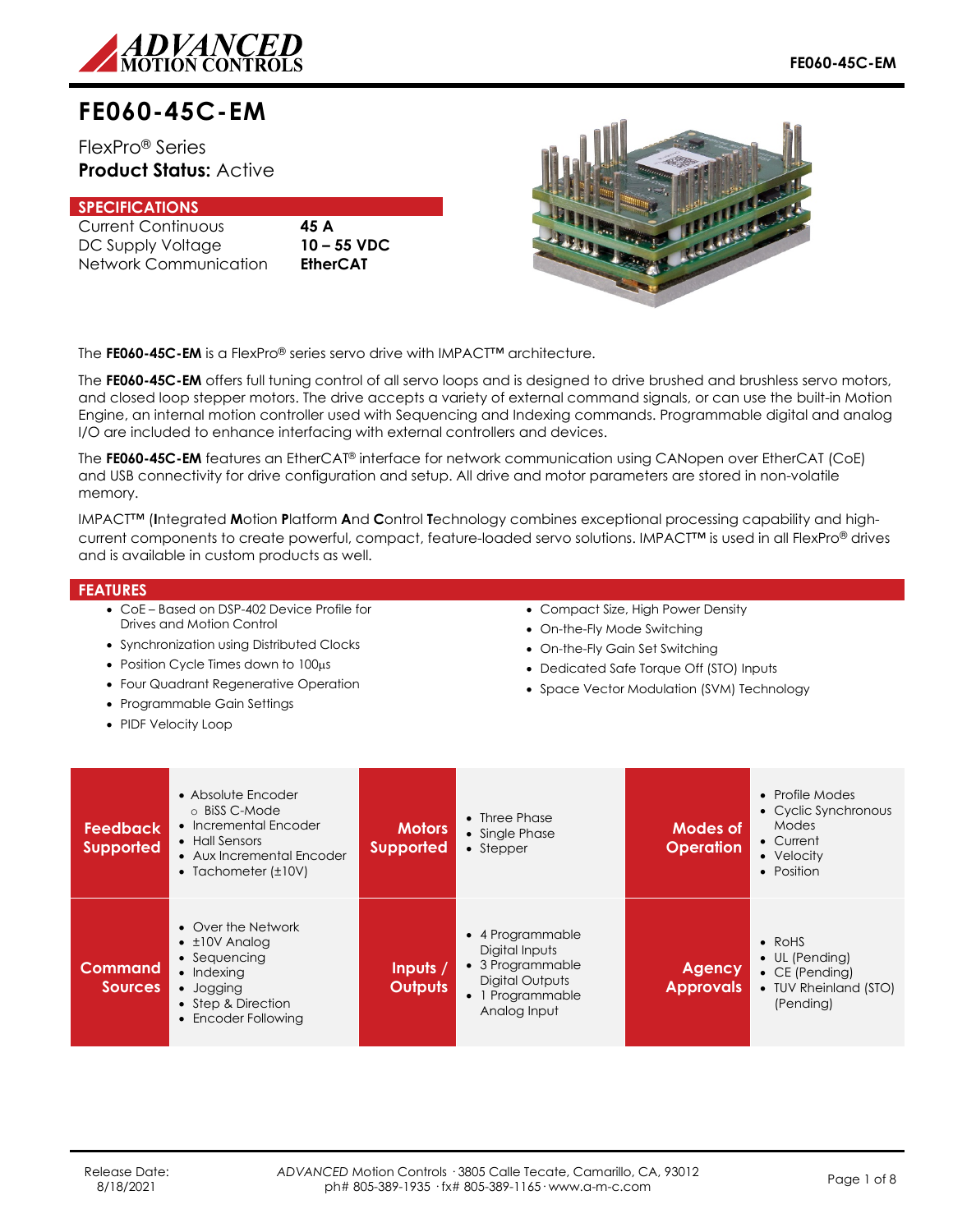

#### **BLOCK DIAGRAM**



# **INFORMATION ON APPROVALS AND COMPLIANCES**



The RoHS Directive restricts the use of certain substances including lead, mercury, cadmium, hexavalent chromium and halogenated flame retardants PBB and PBDE in electronic equipment.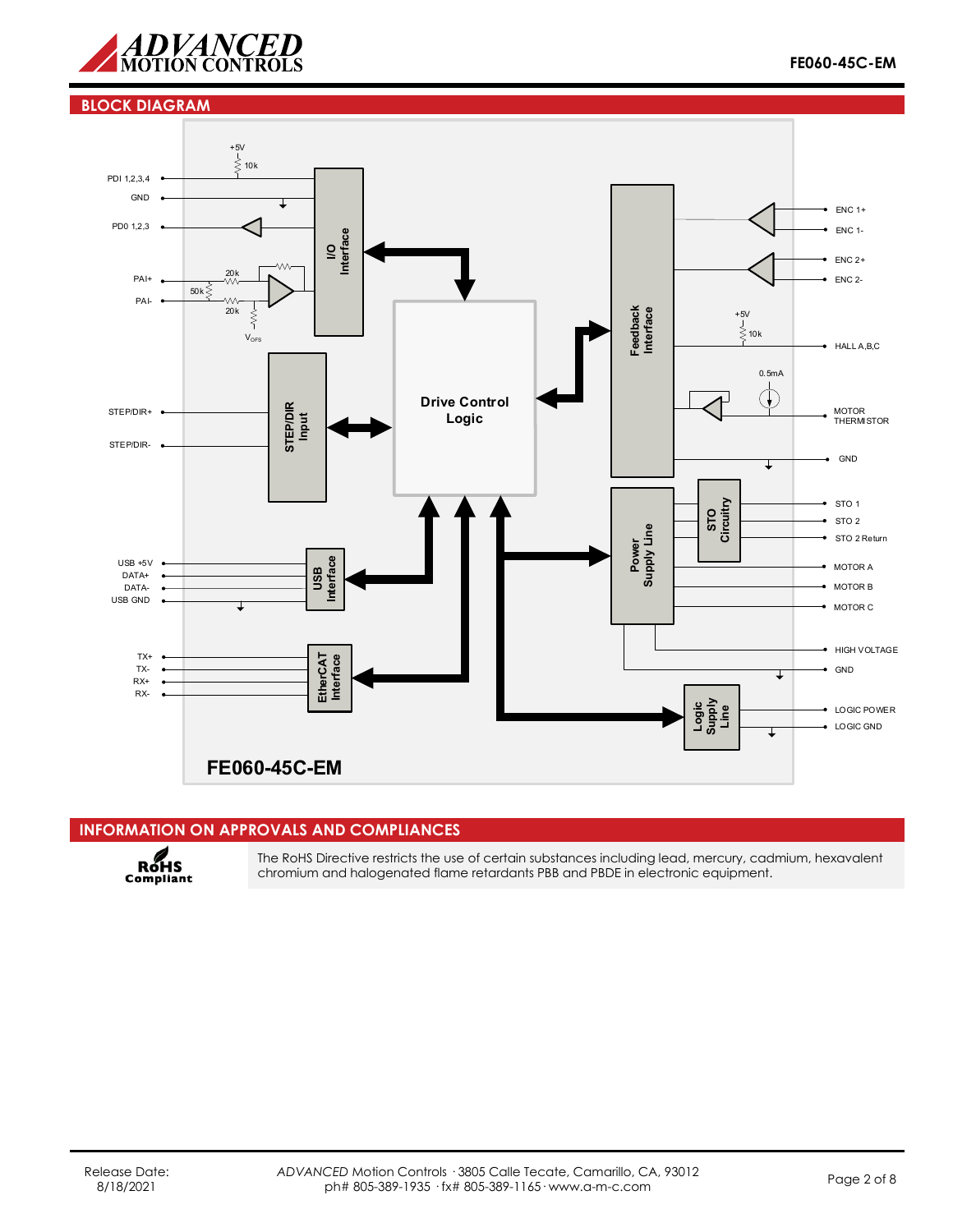

# **SPECIFICATIONS**

| <b>Electrical Specifications</b>                    |                              |                                                                                                                                                                  |  |  |  |
|-----------------------------------------------------|------------------------------|------------------------------------------------------------------------------------------------------------------------------------------------------------------|--|--|--|
| <b>Description</b><br><b>Units</b><br>Value         |                              |                                                                                                                                                                  |  |  |  |
| Nominal DC Supply Input Range                       | <b>VDC</b>                   | $12 - 48$                                                                                                                                                        |  |  |  |
| DC Supply Input Range                               | <b>VDC</b>                   | $10 - 55$                                                                                                                                                        |  |  |  |
| DC Supply Undervoltage                              | <b>VDC</b>                   | 8                                                                                                                                                                |  |  |  |
| DC Supply Overvoltage                               | <b>VDC</b>                   | 58                                                                                                                                                               |  |  |  |
| Logic Supply Input Range (required)                 | <b>VDC</b>                   | $10 - 55$                                                                                                                                                        |  |  |  |
| Safe Torque Off Voltage (Default)                   | <b>VDC</b>                   | 5                                                                                                                                                                |  |  |  |
| Minimum Required External Bus Capacitance           | $\mu$ F                      | 500                                                                                                                                                              |  |  |  |
| Maximum Continuous Current Output <sup>1</sup>      | A (Arms)                     | 45 (45)                                                                                                                                                          |  |  |  |
| <b>Efficiency at Rated Power</b>                    | %                            | 99                                                                                                                                                               |  |  |  |
| Maximum Continuous Output Power                     | W                            | 2351                                                                                                                                                             |  |  |  |
| Maximum Power Dissipation at Rated Power            | W                            | 124                                                                                                                                                              |  |  |  |
| Minimum Load Inductance (line-to-line) <sup>2</sup> | μH                           | 150 (@ 48VDC supply); 75 (@24VDC supply); 40 (@12VDC supply)                                                                                                     |  |  |  |
| <b>Switching Frequency</b>                          | kHz                          | 20                                                                                                                                                               |  |  |  |
| Maximum Output PWM Duty Cycle                       | $\%$                         | 83                                                                                                                                                               |  |  |  |
|                                                     |                              | <b>Control Specifications</b>                                                                                                                                    |  |  |  |
| <b>Description</b>                                  | Units                        | Value                                                                                                                                                            |  |  |  |
| Communication Interfaces <sup>3</sup>               | $\overline{a}$               | EtherCAT® (USB for configuration)                                                                                                                                |  |  |  |
| <b>Command Sources</b>                              | $\overline{a}$               | ±10 V Analog, Over the Network, Sequencing, Indexing, Jogging, Step<br>& Direction, Encoder Following                                                            |  |  |  |
| Feedback Supported                                  |                              | Absolute Encoder (BiSS C-Mode), Hall Sensors, Incremental Encoder,<br>Auxiliary Incremental Encoder, Tachometer (±10V)                                           |  |  |  |
| <b>Commutation Methods</b>                          |                              | Sinusoidal, Trapezoidal                                                                                                                                          |  |  |  |
| <b>Modes of Operation</b>                           | $\overline{\phantom{a}}$     | Profile Modes, Cyclic Synchronous Modes, Current, Velocity, Position                                                                                             |  |  |  |
| Motors Supported <sup>4</sup>                       |                              | Three Phase (Brushless Servo), Single Phase (Brushed Servo, Voice Coil,<br>Inductive Load), Stepper (2- or 3-Phase Closed Loop)                                  |  |  |  |
| <b>Hardware Protection</b>                          | $\overline{a}$               | 40+ Configurable Functions, Over Current, Over Temperature (Drive &<br>Motor), Over Voltage, Short Circuit (Phase-Phase & Phase-Ground),<br><b>Under Voltage</b> |  |  |  |
| Programmable Digital Inputs/Outputs                 | $\overline{\phantom{a}}$     | 4/3                                                                                                                                                              |  |  |  |
| Programmable Analog Inputs/Outputs                  | $\overline{a}$               | 1/0                                                                                                                                                              |  |  |  |
| Primary I/O Logic Level                             |                              | 5 VDC, not isolated                                                                                                                                              |  |  |  |
| Current Loop Sample Time                            | μs                           | 50                                                                                                                                                               |  |  |  |
| Velocity Loop Sample Time                           | μs                           | 100                                                                                                                                                              |  |  |  |
| Position Loop Sample Time                           | <b>LLS</b>                   | 100                                                                                                                                                              |  |  |  |
| Maximum Encoder Frequency                           | MHz                          | 20 (5 pre-quadrature)                                                                                                                                            |  |  |  |
| <b>Mechanical Specifications</b>                    |                              |                                                                                                                                                                  |  |  |  |
| Description                                         | Units                        | Value                                                                                                                                                            |  |  |  |
| Size $(H \times W \times D)$                        | $mm$ (in)                    | 38.1 x 25.4 x 16.0 (1.50 x 1.00 x 0.61)                                                                                                                          |  |  |  |
| Weight                                              | $g$ (oz)                     | 22.7(0.8)                                                                                                                                                        |  |  |  |
| Ambient Operating Temperature Range <sup>5</sup>    | $^{\circ}$ C ( $^{\circ}$ F) | $0 - 65(32 - 149)$                                                                                                                                               |  |  |  |
| Storage Temperature Range                           | $^{\circ}$ C ( $^{\circ}$ F) | $-40 - 85$ $(-40 - 185)$                                                                                                                                         |  |  |  |
| <b>Relative Humidity</b>                            |                              | 0-95%, non-condensing                                                                                                                                            |  |  |  |
| Form Factor                                         |                              | <b>PCB Mounted</b>                                                                                                                                               |  |  |  |
| P1 SIGNAL CONNECTOR                                 | $\sim$                       | 80-pin 0.4mm spaced connector                                                                                                                                    |  |  |  |
| <b>TERMINAL PINS</b>                                | $\overline{a}$               | 26x Terminal Pins                                                                                                                                                |  |  |  |

**Notes**<br>1. Continuous A<sub>rms</sub> value attainable when RMS Charge-Based Limiting is used.<br>2. Lower inductance is acceptable for bus voltages well below maximum. Use external inductance to meet requirements.

3. EtherCAT® is a registered trademark and patented technology, licensed by Beckhoff Automation GmbH, Germany.

4. Maximum motor speed for stepper motors is 600 RPM. Consult the hardware installation manual for 2-phase stepper wiring configuration.

5. Additional cooling and/or heatsink may be required to achieve rated performance.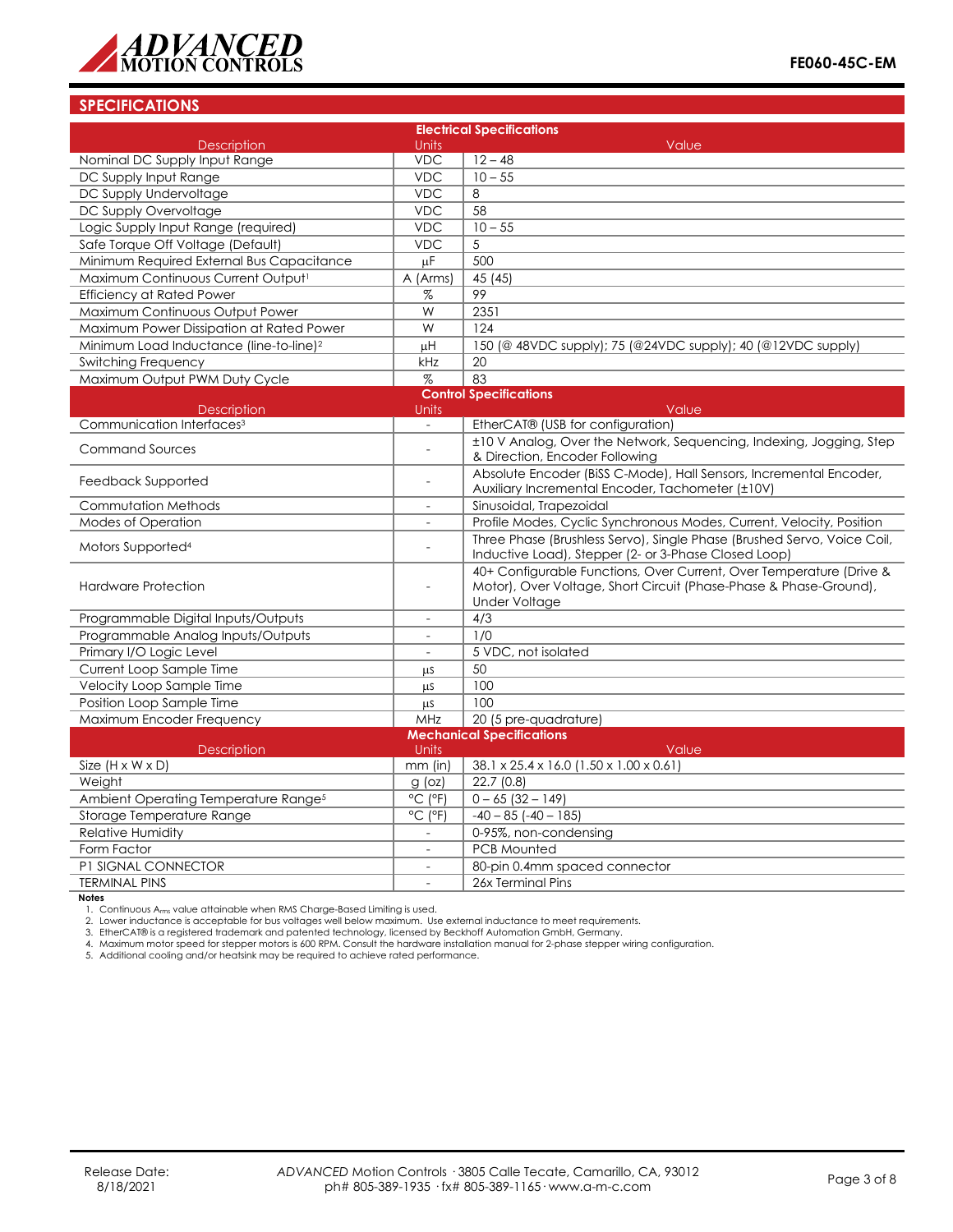

## **PIN FUNCTIONS**

| P1 - Signal Connector                                 |                               |                                                                                       |                                               |                        |                           |                                                                                        |                          |
|-------------------------------------------------------|-------------------------------|---------------------------------------------------------------------------------------|-----------------------------------------------|------------------------|---------------------------|----------------------------------------------------------------------------------------|--------------------------|
| Pin                                                   | Name                          | <b>Description / Notes</b>                                                            | 1/O                                           | Pin                    | Name                      | <b>Description / Notes</b>                                                             | I/O                      |
| $\mathbf{1}$                                          | <b>GROUND</b>                 | Ground                                                                                | <b>GND</b>                                    | $\overline{2}$         | <b>GROUND</b>             | Ground                                                                                 | <b>GND</b>               |
| 3                                                     | $PAI-1+$                      | Differential Programmable Analog Input or                                             |                                               | $\overline{4}$         | DATA+ USB                 | <b>USB Data Channel</b>                                                                | I/O                      |
| 5                                                     | $PAI-1-$<br><b>THERMISTOR</b> | Reference Sianal Input (12-bit Resolution)<br>Motor Thermal Protection.               | $\overline{1}$                                | 6                      | DATA-USB<br><b>GROUND</b> |                                                                                        | 1/O<br><b>GND</b>        |
| 7                                                     |                               |                                                                                       | J.                                            | 8                      |                           | Ground<br>I <sup>2</sup> C Data Signals for Addressing, Network                        |                          |
| 9                                                     | <b>GROUND</b>                 | Ground                                                                                | <b>GND</b>                                    | 10                     | <b>SCLA</b>               | Error LED, and Bridge Status LED. See                                                  | $\circ$                  |
| 11                                                    | $ENC 1 DATA+ / A+$            | Differential Data Line for Absolute Encoders                                          | 1/O                                           | 12                     | <b>SDAA</b>               | Hardware Manual for more info.                                                         | 1/O                      |
| 13                                                    | ENC 1 DATA- / A-              | (BiSS: SLO+/-) or Differential Incremental                                            | 1/O                                           | 14                     | <b>HALL A</b>             |                                                                                        | $\mathbf{I}$             |
|                                                       |                               | Encoder A.<br>Differential Clock Line for Absolute                                    |                                               |                        |                           |                                                                                        |                          |
| 15                                                    | $ENC 1 CLK+ / B+$             | Encoders (BiSS: MA+/-) or Differential                                                | I/O                                           | 16                     | <b>HALL B</b>             | Single-ended Commutation Sensor Inputs                                                 | $\overline{1}$           |
| 17                                                    | <b>ENC 1 CLK-/B-</b>          | Incremental Encoder B.                                                                | 1/O                                           | 18                     | <b>HALL C</b>             |                                                                                        | $\mathbf{I}$             |
| 19                                                    | <b>GROUND</b>                 | Ground                                                                                | <b>GND</b>                                    | 20                     | <b>GROUND</b>             | Ground                                                                                 | <b>GND</b>               |
| 21                                                    | ENC 1 REF+ / I+               | Differential Reference Mark for Absolute                                              | $\overline{1}$                                | 22                     | $ENC$ 2 A+                |                                                                                        | $\mathbf{I}$             |
|                                                       |                               | Encoders (Leave open for BiSS) or                                                     |                                               |                        |                           | Differential Incremental Encoder A.                                                    |                          |
| 23                                                    | <b>ENC 1 REF- / I-</b>        | Differential Incremental Encoder Index.                                               | $\overline{1}$                                | 24                     | ENC 2 A-                  |                                                                                        | $\mathbf{I}$             |
| $\overline{25}$                                       | <b>RESERVED</b>               | Reserved. Do not connect.                                                             | $\sim$                                        | $\overline{26}$        |                           |                                                                                        | $\mathbf{I}$             |
| 27                                                    | <b>RESERVED</b>               | Reserved. Do not connect.                                                             |                                               | 28                     | $ENC 2B+$<br>ENC 2 B-     | Differential Incremental Encoder B.                                                    | $\mathbf{I}$             |
| 29                                                    | RESERVED                      | Reserved. Do not connect.                                                             | $\sim$                                        | 30                     | $ENC$ 2 $H$               |                                                                                        | -1                       |
| 31                                                    | $PDI-1$                       | Programmable Digital Input                                                            | $\overline{1}$                                | 32                     | $ENC$ 2 $I-$              | Differential Incremental Encoder Index.                                                | $\overline{1}$           |
| 33                                                    | $PDI-2$                       | Programmable Digital Input                                                            | $\overline{1}$                                | 34                     | $PDO-1$                   | Programmable Digital Output (TTL/8mA)                                                  | $\overline{\circ}$       |
| 35                                                    | $PDI-3$                       | Programmable Digital Input                                                            | $\overline{1}$                                | 36                     | PDO-2                     | Programmable Digital Output (TTL/8mA)                                                  | $\Omega$                 |
| $\overline{37}$                                       | $PDI-4$                       | Programmable Digital Input                                                            |                                               | 38                     | $PDO-3$                   | Programmable Digital Output (TTL/8mA)                                                  | O                        |
| 39                                                    | <b>GROUND</b>                 | Ground                                                                                | <b>GND</b>                                    | 40                     | <b>GROUND</b>             | Ground                                                                                 | <b>GND</b>               |
| 41                                                    | TX-IN                         | Transmit Line IN (100 Base TX)                                                        |                                               | 42                     | TX-OUT                    | Transmit Line OUT (100 Base TX)                                                        | O                        |
| 43                                                    | $TX + IN$                     |                                                                                       |                                               | 44                     | TX+ OUT                   |                                                                                        | $\circ$                  |
| 45                                                    | $RX - IN$                     | Receive Line IN (100 Base TX)                                                         | $\overline{1}$                                | 46                     | RX-OUT                    | Receive Line OUT (100 Base TX)                                                         | $\circ$                  |
| 47                                                    | $RX + IN$                     |                                                                                       |                                               | 48                     | RX+ OUT                   |                                                                                        | $\circ$                  |
| 49                                                    | +3V BIAS IN                   | +3V Supply for Transformer/Magnetics Bias                                             | $\Omega$                                      | 50                     | +3V BIAS OUT              | +3V Supply for Transformer/Magnetics Bias                                              | O                        |
| 51                                                    | LINK/ACT IN                   | Link and Activity Indicator for IN port.<br>Function based on protocol specification. | 1/O                                           | 52                     | LINK/ACT OUT              | Link and Activity Indicator for OUT port.<br>Function based on protocol specification. | 1/O                      |
|                                                       |                               | See Hardware Information below.                                                       |                                               |                        |                           | See Hardware Information below.                                                        |                          |
|                                                       |                               | Run State Indicator for Network. Function                                             |                                               |                        |                           |                                                                                        |                          |
| 53                                                    | <b>STATUS</b>                 | based on protocol specification. See                                                  | 1/O                                           | 54                     | <b>RESERVED</b>           | Reserved. Do not connect.                                                              |                          |
|                                                       |                               | Hardware Information below.                                                           |                                               |                        |                           |                                                                                        |                          |
| 55                                                    | RESERVED                      | Reserved. Do not connect.                                                             | $\omega$                                      | 56                     | RESERVED                  | Reserved. Do not connect.                                                              | $\sim$                   |
| 57                                                    | RESERVED                      | Reserved. Do not connect.                                                             |                                               | 58                     | RESERVED                  | Reserved. Do not connect.                                                              |                          |
| 59                                                    | <b>GROUND</b>                 | Ground                                                                                | <b>GND</b>                                    | 60                     | <b>GROUND</b>             | Ground                                                                                 | <b>GND</b>               |
| 61                                                    | RESERVED                      | Reserved. Do not connect.                                                             | $\overline{\phantom{a}}$                      | 62                     | RESERVED                  | Reserved. Do not connect.                                                              | $\overline{\phantom{a}}$ |
| 63<br>65                                              | RESERVED<br>RESERVED          | Reserved. Do not connect.<br>Reserved. Do not connect.                                | $\omega$                                      | 64<br>66               | RESERVED<br>RESERVED      | Reserved. Do not connect.<br>Reserved. Do not connect.                                 | $\sim$                   |
| 67                                                    | RESERVED                      | Reserved. Do not connect.                                                             | $\sim$                                        | 68                     | STEP                      | Step Input.                                                                            | $\mathbf{I}$             |
| 69                                                    | <b>RESERVED</b>               | Reserved. Do not connect.                                                             | $\sim$                                        | 70                     | <b>DIR</b>                | Direction Input.                                                                       | $\mathbf{I}$             |
| 71                                                    | RESERVED                      | Reserved. Do not connect.                                                             | ÷.                                            | 72                     | RESERVED                  | Reserved. Do not connect.                                                              |                          |
|                                                       |                               | +5VDC unprotected supply for local logic                                              |                                               |                        |                           |                                                                                        |                          |
| 73                                                    | $+5V$                         | (See Note 1)                                                                          | O                                             | 74                     | <b>RESERVED</b>           | Reserved. Do not connect.                                                              |                          |
| 75                                                    | +5V USER                      | +5VDC User Supply for feedback or                                                     | $\overline{\circ}$                            | 76                     | $+3V3$                    | +3.3VDC supply for local logic signals                                                 | $\overline{\circ}$       |
| 77                                                    | +5V USER                      | external devices (See Note 1)                                                         | $\overline{\circ}$                            | 78                     | $+3V3$                    | $(100 \text{ mA max})$                                                                 | $\circ$                  |
| 79                                                    | <b>GROUND</b>                 | Ground                                                                                | <b>GND</b>                                    | 80                     | <b>GROUND</b>             | Ground                                                                                 | <b>GND</b>               |
|                                                       |                               |                                                                                       | $\mathbb{R}^n$                                | $\bullet$ 0            |                           |                                                                                        |                          |
|                                                       | <b>Connector Information</b>  | 80-pin, 0.4mm spaced                                                                  | ₩                                             |                        |                           | DATA-USB<br>$+3V3$ 76 -<br>6<br>4 DAT A+ USB                                           |                          |
|                                                       |                               | connector                                                                             | $\mathbf{H} = 111.1$                          | x                      | $+3V378 -$<br>GROUND 80 - |                                                                                        | 2 GROUND                 |
|                                                       |                               |                                                                                       |                                               |                        |                           |                                                                                        |                          |
|                                                       |                               | PANASONIC: P/N AXT380224                                                              |                                               |                        |                           |                                                                                        |                          |
| <b>Mating Connector Details</b>                       |                               |                                                                                       |                                               |                        |                           |                                                                                        |                          |
|                                                       |                               |                                                                                       | $\frac{1}{2}$                                 |                        |                           | <b>BEBBEEREER FEBBEEREEREEREER</b>                                                     |                          |
|                                                       |                               |                                                                                       |                                               |                        |                           | ,,,,,,,,,,,,,,,,,,,,,,,,,,,,,,,                                                        |                          |
| <b>Mating Connector</b><br><b>Included with Drive</b> |                               |                                                                                       |                                               |                        |                           |                                                                                        |                          |
|                                                       |                               | No                                                                                    |                                               | $\ddotsc$<br>GROUND 79 |                           | $\ddotsc$                                                                              | 1 GROUND                 |
|                                                       |                               |                                                                                       |                                               |                        | +5V USER 77 -             | $-3$ PAI-1+                                                                            |                          |
|                                                       |                               |                                                                                       | $\bullet$ $\circ$ $\bullet$ $\circ$ $\bullet$ |                        | +5V USER 75 -             | $-5$ PAI-1-                                                                            |                          |
|                                                       |                               |                                                                                       |                                               |                        |                           |                                                                                        |                          |
|                                                       |                               |                                                                                       |                                               |                        |                           |                                                                                        |                          |

 $Notes$ <sub>1.</sub>

1. Total current through pins P1-73/75/77 should not exceed 300mA, while no single pin should be loaded more than 150mA.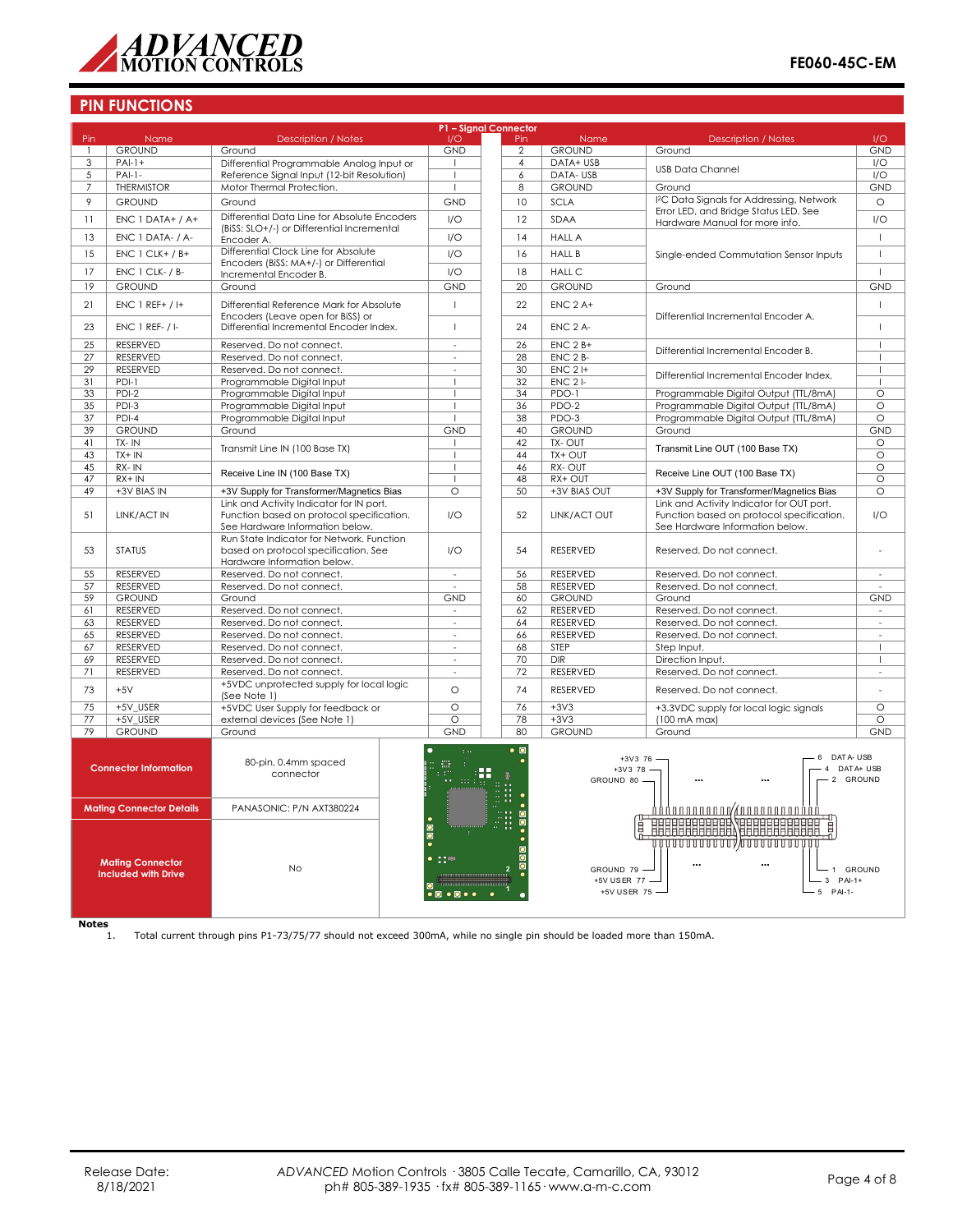

# **TERMINAL PIN LOCATIONS**

The 26 Terminal Pins provide connection to the high power drive signals. Terminal Pins must be soldered to an interface board.



| Pin             | <b>Name</b>       | <b>Description / Notes</b>                                                                        | 1/O           |
|-----------------|-------------------|---------------------------------------------------------------------------------------------------|---------------|
| T1              | STO-1 INPUT       | Safe Torque Off - Input 1                                                                         |               |
| T <sub>2</sub>  | <b>STO RETURN</b> | Safe Torque Off Return                                                                            | <b>STORET</b> |
| T <sub>3</sub>  | STO-2 INPUT       | Safe Torque Off - Input 2                                                                         |               |
| T <sub>4</sub>  | <b>LOGIC PWR</b>  | Logic Supply Input (10 - 55VDC) (required)                                                        |               |
| T <sub>5</sub>  | <b>HV</b>         |                                                                                                   |               |
| T6              | <b>HV</b>         |                                                                                                   |               |
| T <sub>7</sub>  | <b>HV</b>         | DC Supply Input (10-55VDC). Minimum 500µF external capacitance required between HV and POWER GND. |               |
| T <sub>8</sub>  | <b>HV</b>         |                                                                                                   |               |
| T <sub>9</sub>  | <b>HV</b>         |                                                                                                   |               |
| <b>T10</b>      | MOTOR C           |                                                                                                   | $\circ$       |
| T11             | MOTOR C           |                                                                                                   | $\circ$       |
| T12             | MOTOR C           | Motor Phase C. All provided motor phase output pins must be used.                                 | $\circ$       |
| T13             | MOTOR C           |                                                                                                   |               |
| T14             | POWER GND         | Ground.                                                                                           | <b>GND</b>    |
| T15             | <b>MOTOR B</b>    |                                                                                                   | $\circ$       |
| T16             | <b>MOTOR B</b>    | Motor Phase B. All provided motor phase output pins must be used.                                 |               |
| T17             | <b>MOTOR B</b>    |                                                                                                   |               |
| <b>T18</b>      | <b>MOTOR B</b>    |                                                                                                   |               |
| T19             | POWER GND         |                                                                                                   | <b>GND</b>    |
| <b>T20</b>      | POWER GND         | Ground.                                                                                           | <b>GND</b>    |
| T21             | POWER GND         |                                                                                                   | <b>GND</b>    |
| T <sub>22</sub> | POWER GND         |                                                                                                   |               |
| <b>T23</b>      | <b>MOTOR A</b>    |                                                                                                   | $\circ$       |
| <b>T24</b>      | <b>MOTOR A</b>    |                                                                                                   | $\circ$       |
| <b>T25</b>      | <b>MOTOR A</b>    | Motor Phase A. All provided motor phase output pins must be used.                                 |               |
| T <sub>26</sub> | <b>MOTOR A</b>    |                                                                                                   |               |

### **Terminal Pin Details**

*Safe Torque Off (STO) Inputs*

The Safe Torque Off (STO) inputs are dedicated +5VDC sinking single-ended inputs. For applications not using STO functionality, disabling of the STO feature is required for proper drive operation. STO may be disabled by following the STO Disable wiring instructions as given in the hardware installation manual. Consult the hardware installation manual for more information.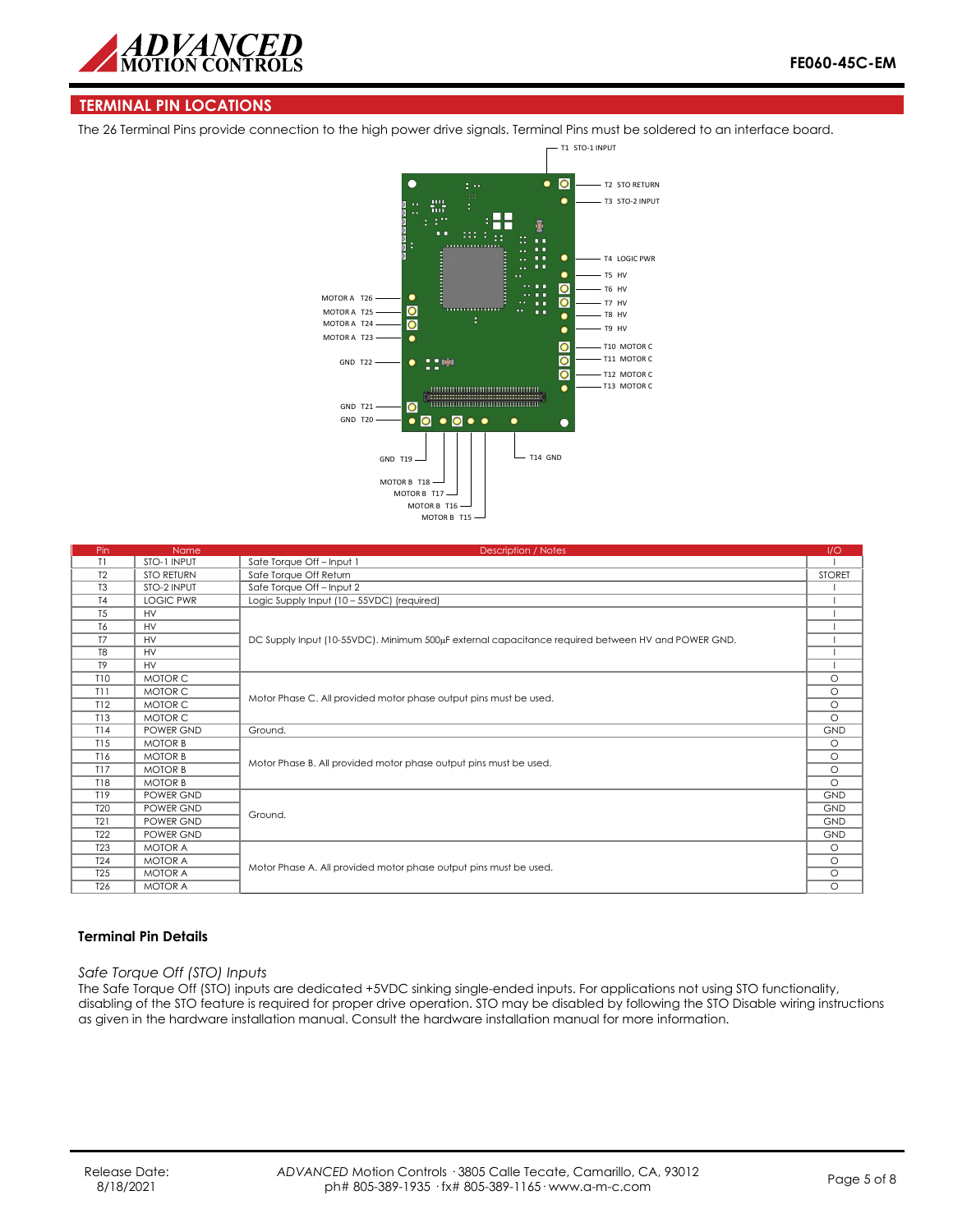

### **HARDWARE INFORMATION**

#### **LED Functionality**

*LINK/ACT IN (P1-51); LINK/ACT OUT (P1-52); STATUS (P1-53);* 

The *LINK/ACT IN, LINK/ACT OUT,* and *STATUS* pins serve as EtherCAT network indicators. On a standard RJ-45 connector used with EtherCAT network topology, the typical EtherCAT network indicator LED locations are as shown in the below diagrams. **Note that the drive features signals for connection to LEDs on an RJ-45 connector, but the connector itself is not included on the drive. The Development Card assembly FD060-25-EM features a built-in RJ-45 connector with LEDs for this purpose**.



*LINK/ACT IN* and *LINK/ACT OUT* are used to drive the corresponding LINK IN and LINK OUT LEDs on a typical RJ-45 connector. The STATUS pin is used to drive the Status LED. The ERROR LED is driven by the I2C Data signals (P1-10/12). Consult the hardware installation manual for recommended wiring connections. The LED Function Protocol tables below describe typical LED functionality.

| <b>LINK/ACT LEDS</b>                                                                        |                                                                                                                                                           |                                                                                                                                                     |  |  |  |
|---------------------------------------------------------------------------------------------|-----------------------------------------------------------------------------------------------------------------------------------------------------------|-----------------------------------------------------------------------------------------------------------------------------------------------------|--|--|--|
| <b>LED State</b>                                                                            | <b>Description</b>                                                                                                                                        |                                                                                                                                                     |  |  |  |
| Green - On                                                                                  |                                                                                                                                                           | Valid Link - No Activity                                                                                                                            |  |  |  |
| Green - Flickering                                                                          |                                                                                                                                                           | Valid Link - Network Activity                                                                                                                       |  |  |  |
| Off                                                                                         | <b>Invalid Link</b>                                                                                                                                       |                                                                                                                                                     |  |  |  |
|                                                                                             | <b>STATUS LED</b>                                                                                                                                         |                                                                                                                                                     |  |  |  |
| <b>LED State</b><br><b>Description</b>                                                      |                                                                                                                                                           |                                                                                                                                                     |  |  |  |
| Green - On                                                                                  |                                                                                                                                                           | The device is in the state OPERATIONAL                                                                                                              |  |  |  |
| Green - Blinking (2.5Hz - 200ms on and<br>200 <sub>ms</sub> off)                            | The device is in the state PRE-OPERATIONAL                                                                                                                |                                                                                                                                                     |  |  |  |
| Green - Single Flash (200ms flash<br>followed by 1000ms off)                                | The device is in state SAFE-OPERATIONAL                                                                                                                   |                                                                                                                                                     |  |  |  |
| Green - Flickering (10Hz - 50ms on and<br>50 <sub>ms</sub> off)                             |                                                                                                                                                           | The device is booting and has not yet entered the INIT state, or<br>The device is in state BOOTSTRAP, or<br>Firmware download operation in progress |  |  |  |
| Off                                                                                         | The device is in state INIT                                                                                                                               |                                                                                                                                                     |  |  |  |
| <b>ERROR LED</b>                                                                            |                                                                                                                                                           |                                                                                                                                                     |  |  |  |
| <b>LED State</b>                                                                            | <b>Description</b>                                                                                                                                        | <b>Example</b>                                                                                                                                      |  |  |  |
| $Red-On$                                                                                    | A PDI Watchdog timeout has occurred.                                                                                                                      | Application controller is not responding anymore.                                                                                                   |  |  |  |
| Red - Blinking (2.5Hz - 200ms on and<br>200 <sub>ms</sub> off)                              | General Configuration Error.                                                                                                                              | State change commanded by master is impossible<br>due to register or object settings.                                                               |  |  |  |
| Red - Flickering (10Hz - 50ms on and<br>50 <sub>ms</sub> off)                               | Booting Error was detected. INIT state reached, but<br>parameter "Change" in the AL status register is set to<br>0x01:change/error                        | Checksum Error in Flash Memory.                                                                                                                     |  |  |  |
| Red - Single Flash (200ms flash<br>followed by 1000ms off)                                  | The slave device application has changed the<br>EtherCAT state autonomously: Parameter "Change"<br>in the AL status register is set to 0x01:change/error. | Synchronization error; device enters SAFE-<br>OPERATIONAL automatically                                                                             |  |  |  |
| Red - Double Flash (Two 200ms flashes<br>separated by 200ms off, followed by<br>1000ms off) | An application Watchdog timeout has occurred.                                                                                                             | Sync Manager Watchdog timeout.                                                                                                                      |  |  |  |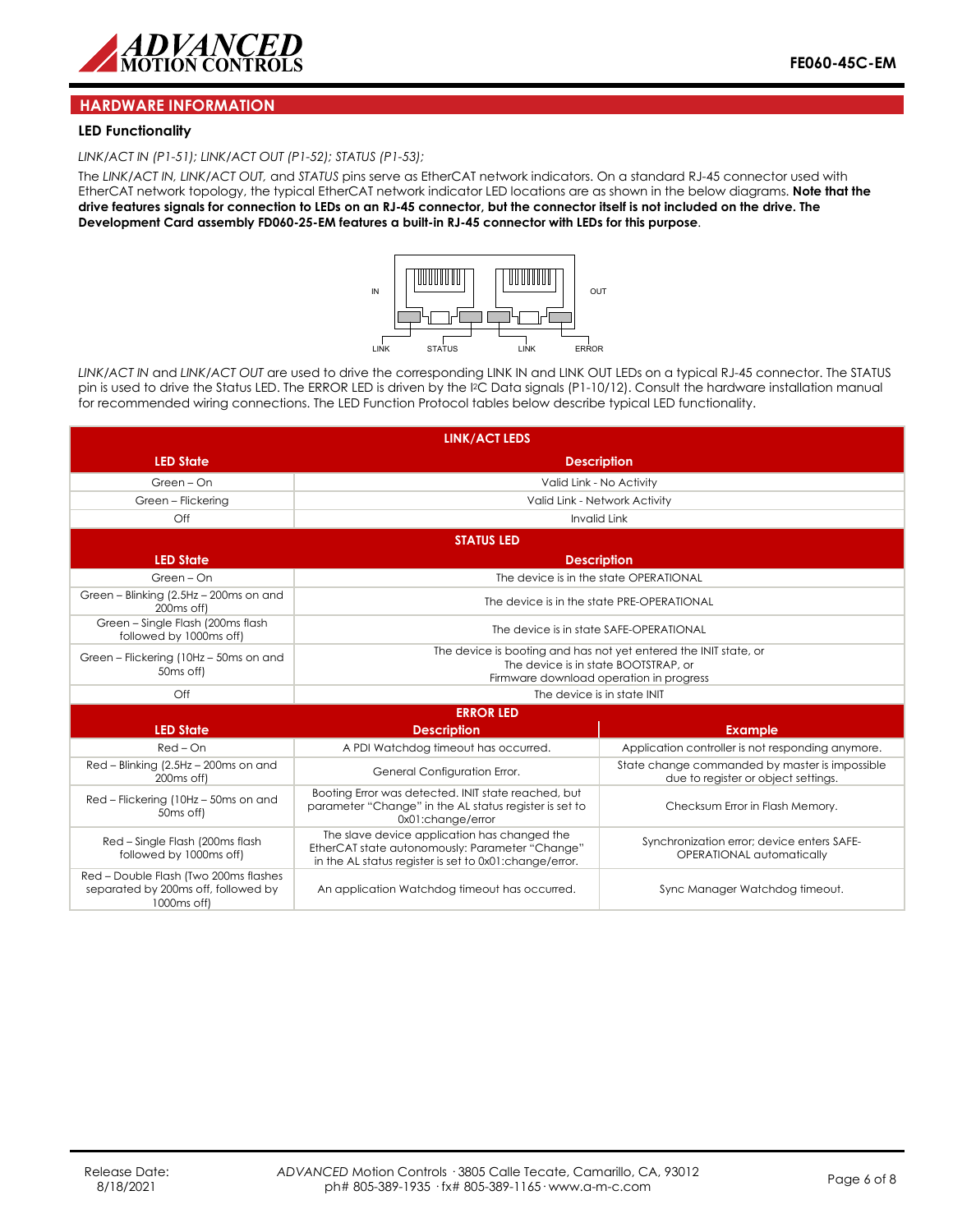

# **MOUNTING DIMENSIONS**